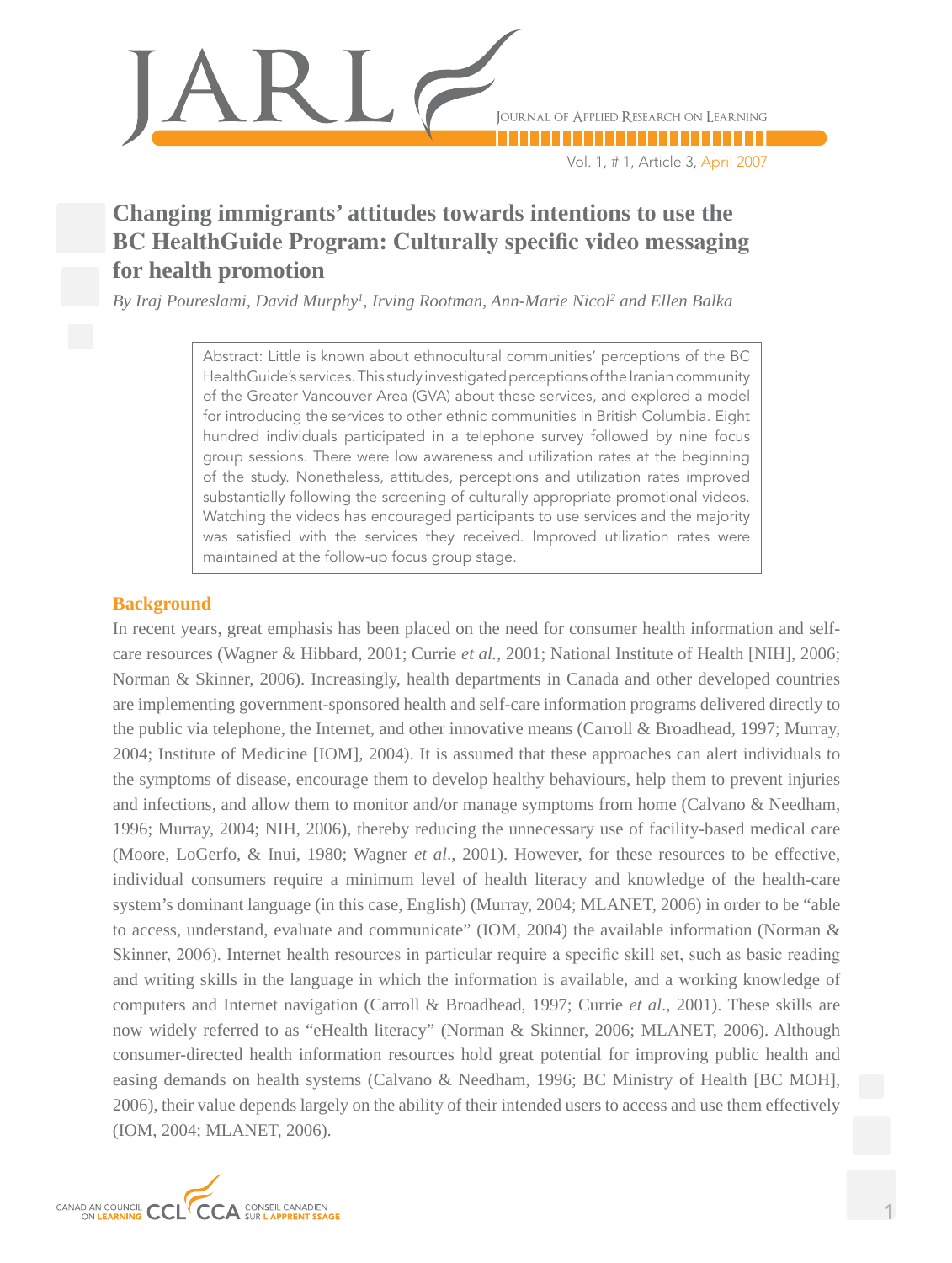The British Columbia Ministry of Health provides a comprehensive health information program, the BC HealthGuide (BCHG) program, which was introduced in the province in April 2001 (BC MOH, 2004). The program consists of four components: the BC HealthGuide handbook; the BC NurseLine (a toll-free telephone service); BC HealthGuide Online (a health information website); and BC HealthFiles (fact sheets). The BCHG handbook, a self-care reference guide, provides basic, medically reviewed guidelines on how to recognize and cope with over 190 common health concerns (BC MOH, 2004). The BC NurseLine (BCNL) is a toll-free service, operating 24 hours a day, 7 days a week, staffed by specially trained registered nurses who provide confidential health information and advice (BC MOH, 2005). Between 5:00 p.m. and 9:00 a.m., a BCNL pharmacist is also available. BCHG OnLine is a comprehensive Internet website with widespread, medically reviewed health information, and BC HealthFiles are a series of one-page, easy-to-understand fact sheets covering a wide range of public and environmental health and safety issues (BC MOH, 2006). The BCHG program health information is updated regularly.

This comprehensive health information program is designed to benefit the health of BC's population as a whole by improving consumer access to timely and accurate health information and advice expanding consumer awareness of ways to manage personal health risks and conditions, alleviating pressure on emergency and physician services, and reducing costs due to inappropriate use of the health-care system (BC MOH, 2004; BC MOH, 2005; BC MOH, 2006). However, little is known about the use of these services by BC's ethnocultural communities, the reasons they are prompted to use them, and their level of satisfaction with, and attitudes towards, these resources. Having learned from BCHG annual reports (BC MOH, 2004; BC MOH, 2005; BC MOH, 2006) that utilization of the BCHG program was lower than desired among certain populations (including Aboriginals, minority groups, and newcomers), we undertook a collaborative research and intervention process aimed at increasing the awareness and utilization of these services in the Iranian community. This community is the province's largest Middle Eastern immigrant group, a fast-growing community, which has almost doubled in size since the late 1980s (from 12,000 in the 1990s to 22,000 in 2001) (Statistics Canada, 2006). Studies have found that the health beliefs, attitudes, and practices of Iranian immigrants in Western societies are influenced by their world view, social structures, language, andcultural values (Omeri, 1997; Johns Hopkins University, 2000; Safdar, Lay, & Struthers, 2003). The goal of this study was to determine whether culturally relevant Farsi-language videos could be used effectively to increase awareness and utilization of the BCHG program among the Iranian population in the GVA (which includes Burnaby, Coquitlam, North Vancouver, Surrey, Richmond, Vancouver, and West Vancouver). This study also sought to develop a model for video production and dissemination that adopts a participatory design and community engagement approach to the delivery of health information (Odutola, 2003; Mohabeer, 2004). Furthermore, we devised a method of evaluating this type of intervention in order to identify any changes and modifications in the target population's beliefs and attitudes toward self-care resources (Kar, Rina, & Shana, 2001; Dudley, 2003). In this paper, we provide an overview of the project and propose that the model outlined here may be effectively transferred to other Middle Eastern populations with success.

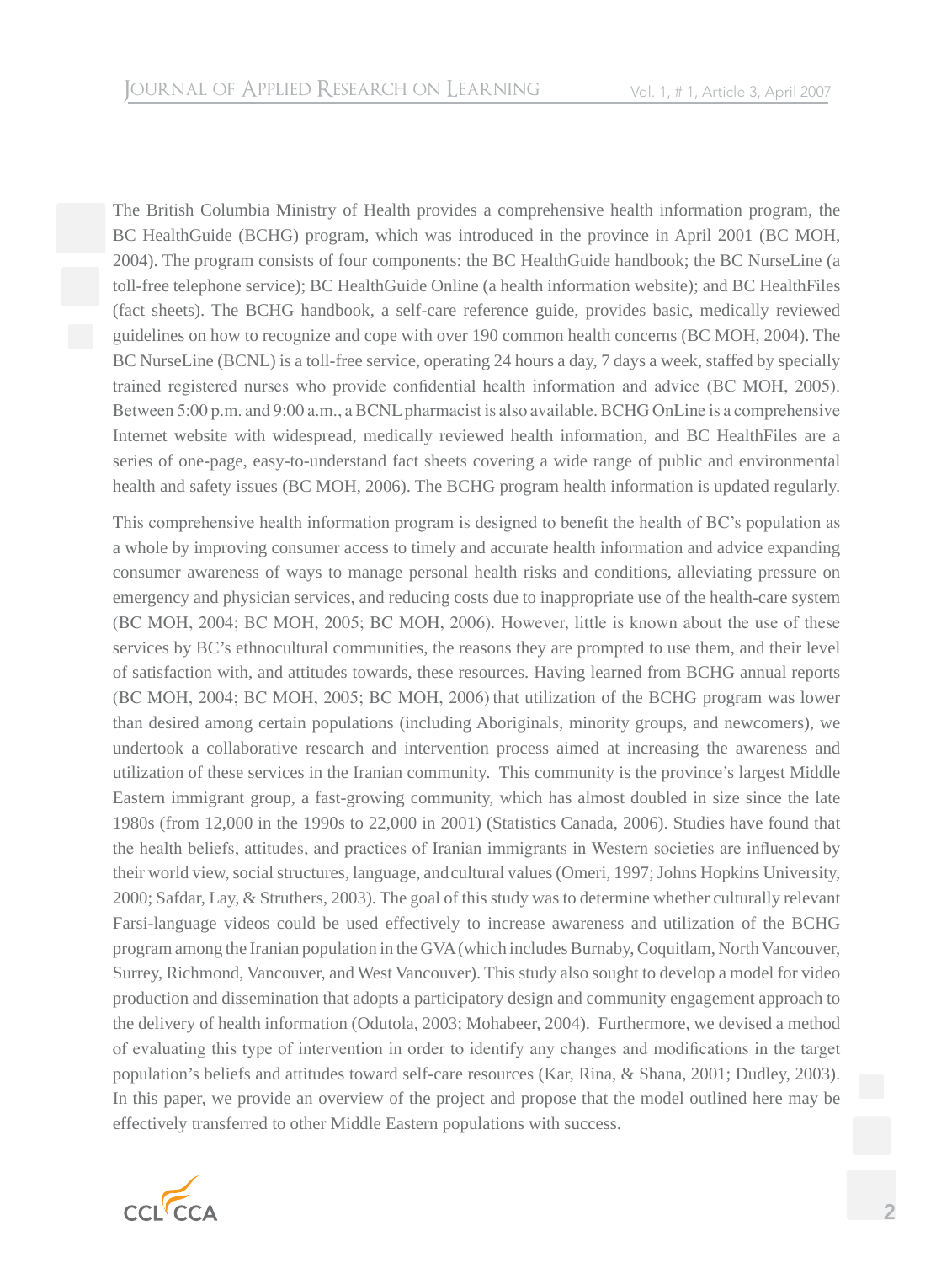The intention of this project was to increase the use of a health service (the BCHG program) within a specific Middle Eastern population (the GVA's Iranian community) through the airing of culturally relevant videos. The study also compared various communication models, such as direct and indirect messages (Kar, Rina, & Shana, 2001), and various modes of delivery, such as facilitated group sessions and at-home viewing, to determine the best model for introducing BCHG program resources to other ethnocultural communities in BC. We hoped to develop more general and transferable design guidelines for producing media intended to promote self-care health services among culturally specific groups. The design guidelines developed are part of an iterative process intended to inform future health service promotions targeted to various cultural minority groups, not only the one specified in this project.

# **Methods**

## *Video production*

The culturally relevant nature of this project required an extensive pre-production stage, involving:

- 1) initial demographic research on the target community;
- 2) analysis of geographic concentrations, such as location and distribution of the community;
- 3) assessment and analysis of the cultural composition of the community, including family size, living conditions, and socio-economic status;
- 4) focus groups and in-person interviews with members of the target community to gain insight into issues (e.g., their trusted sources of health information);
- 5) the input of an expert advisory panel consisting of members of the target community who are professionals in related fields (such as health, culture, and television production);
- 6) script writing and development workshops with members of the target community to provide cultural grounding; and
- 7) final consultation with members of the target community and BCHG staff to review scripts and storyboards for cultural accuracy and credibility.

The findings from the pre-production focus groups and interviews suggested that most members of the Iranian community in the GVA believe "word of mouth" to be the most effective means of learning about the BCHG services. This means was identified as an effective communication approach for many ethnocultural communities (Kar, Rina, & Shana, 2001). The target community also relied on the experiences of others and on the advice received from highly trusted, well-educated individuals, such as Farsi-speaking doctors, when determining the advantages and disadvantages of various health-related activities. Given the importance of trust in communication strategies, particularly in minority groups (Dudley, 2003), the identification of trusted individuals for the delivery of health information was key to the development of the videos produced in this study (Crocker, 2004).

It was decided that the best way to provide "word of mouth" accounts of community members' experiences was through the creation of short dramas recreating specific experiences. The scenario for these dramas was that of a member of the target community resolving a health-related problem by using the BC HealthGuide

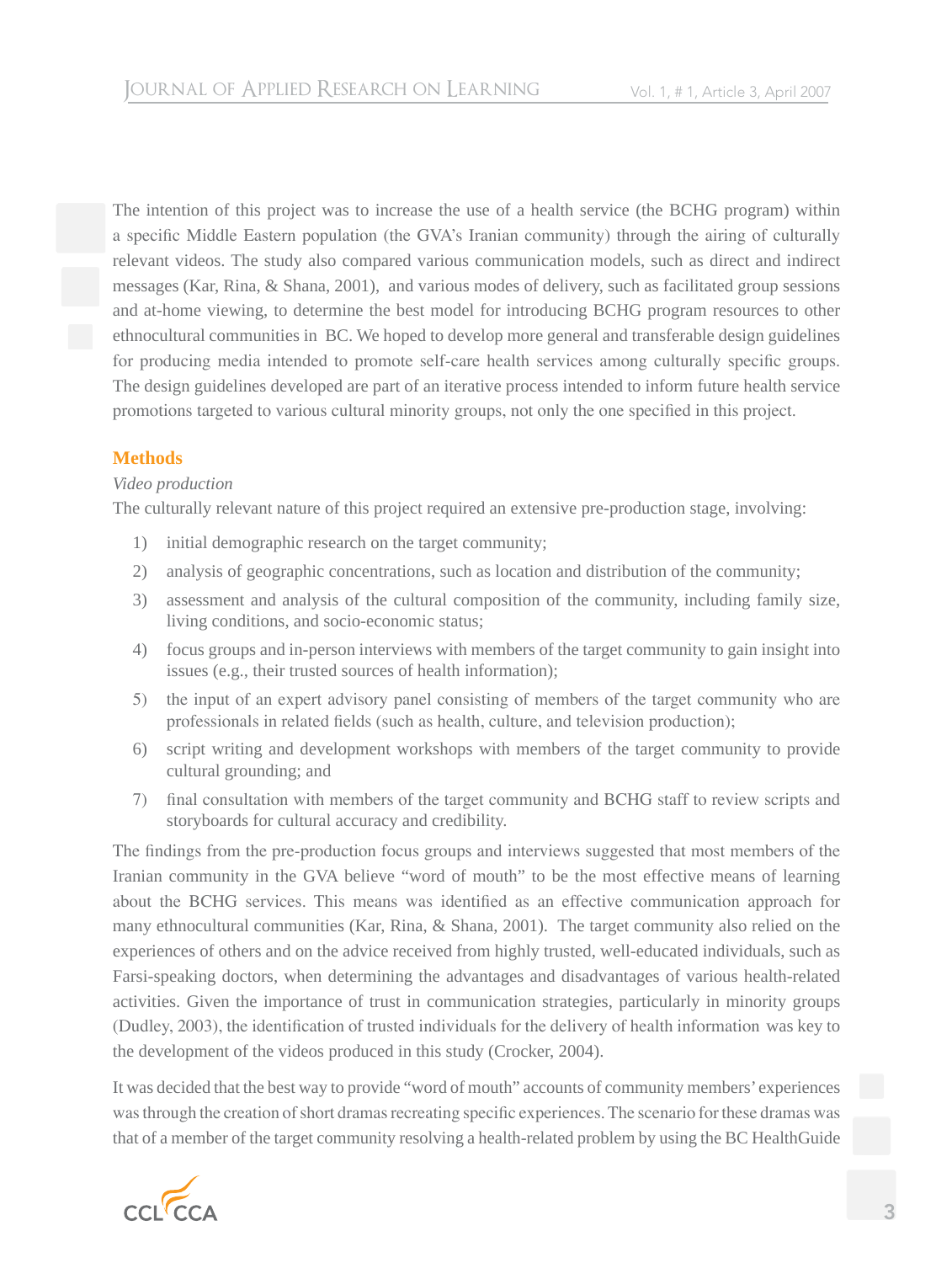services (Odutola, 2003; Mohabeer, 2004). The scripts were developed in consultation with the expert advisory panel (consisting of community members, health-care professionals, and BCHG program staff). Four scenarios were chosen based on their relevance to the audience and the BCHG program.

In order to include representation from trusted medical professionals and to provide a factual basis for the videos, a "documentary" script was also developed. The documentary video was designed to provide health information (specifically about the BC NurseLine and BCHG handbook) directly, by means of an interview with an Iranian physician in a guest–host setting. The documentary video also included personal interviews with community members, medical professionals, and BCHG staff about the features of BCHG services. The interviews were conducted in Farsi or with Farsi translation.

The actual production stage required the recruitment of community members who, in effect, played themselves in short dramas based on Iranian cultural beliefs and practices. This participation was valuable because not only did the community members find it engaging and empowering to be involved in a television production but they were also able to make suggestions throughout the production process so that the drama would be more accurate and credible (Kar, Rina, & Shana, 2001; Dudley, 2003; Odutola, 2003; Mohabeer, 2004). For example, community members suggested the inclusion of culturally specific household items in the background of the shot, as well as changes to the script to make the dialogue more appropriate to the context. The actors and locations were from the target community so that the dramas would appear realistic. Cultural references were incorporated in order to improve the reception of the videos by the target community.

The final videos were all produced in Farsi. They included one 13-minute documentary, which provided direct health information, and four short (under two minutes) dramatizations targeted towards the specific age and gender groups that had been identified in the pre-production stage, as well as in BCHG reports (BC MOH, 2004; BC MOH, 2005; BC MOH, 2006), as being the groups most likely to require the BCHG services. The scenarios of the short videos were based on health issues common to the target population.

During the post-production stage, constant consultation with Iranian health experts was essential, so as to ensure that the language and the health information were accurate, consistent, and appropriate throughout the editing and titling process (Sakurai *et al*., 2002; Lasker & Weiss, 2003; Odutola, 2003; Crocker, 2004). Draft edits of the productions were reviewed and commented on by all sponsors of the project and by selected community members before final cuts were made. The developed videos were aired on local TV channels that provide Farsi programming (i.e., City TV, Channel 8, and the Shaw multicultural channel) between October and December 2004 (prior to the data collection phase of this study). Each of the short videos was shown 12 times, for a total of 48 viewings, and the documentary was shown six times.

## *Sampling*

A two-stage quasi-experimental study, which used a combination of quantitative (structured telephone interviews) and qualitative (initial and follow-up focus groups) research methods, was then implemented

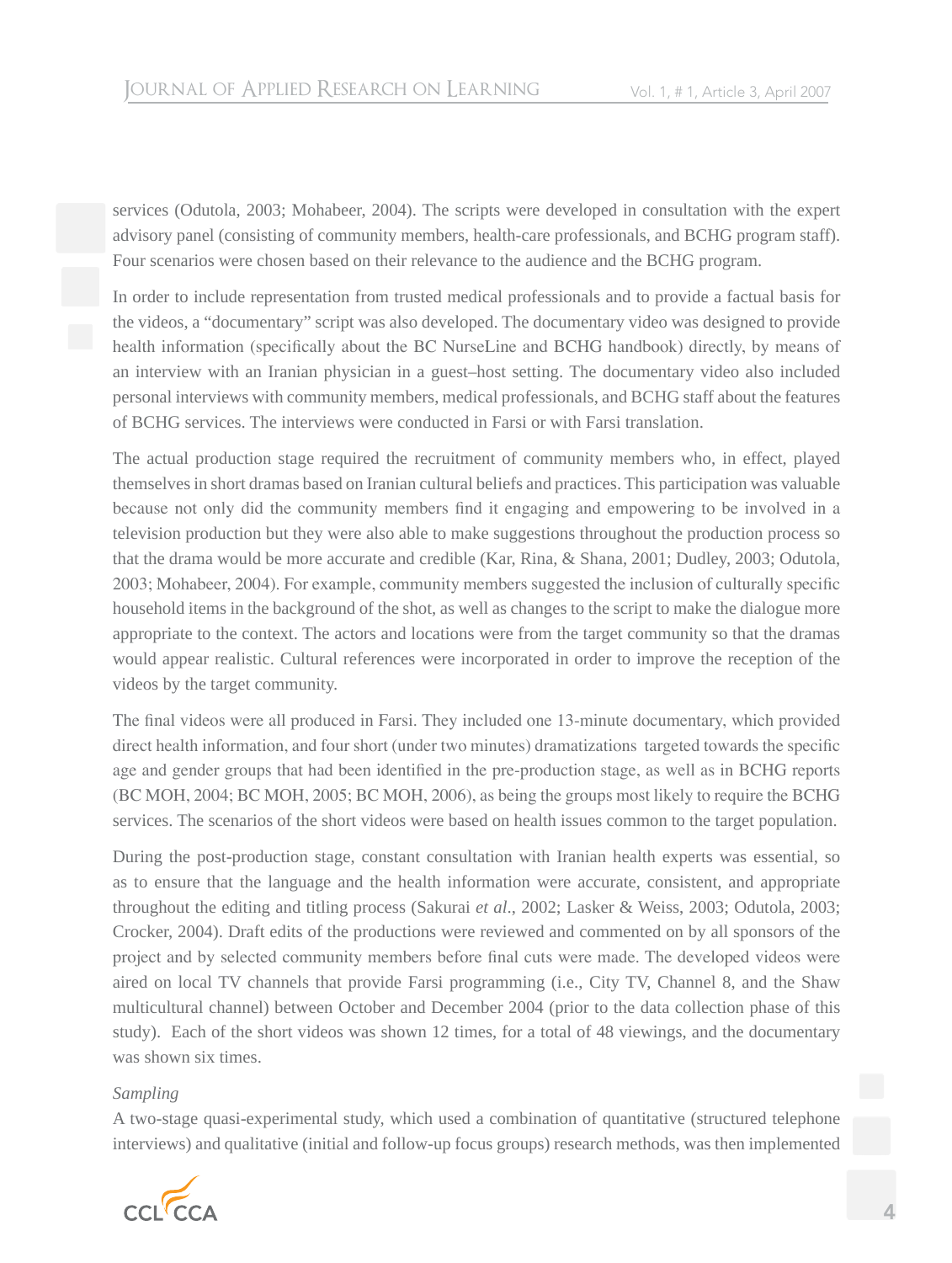with a selected sample of the target population (Lasker & Weiss, 2003). The study sample was recruited (applying a systematic random sampling method) using the Iranian white pages and public residential telephone books in seven major district areas of the GVA (Burnaby, Vancouver, North Vancouver, West Vancouver, Richmond, Surrey, and Coquitlam). Eligibility in the study was based on two criteria: participants must be Iranian adults over 19 years of age (either born in Iran or born in Canada with one or both parents' having immigrated to Canada in the past 10 years), and participants must have been residents of the GVA during the period that the videos were aired..

## **Data Collection**

## *Telephone Surveys*

In the initial quantitative phase, a randomly selected sample of 800 eligible residents from the 22,000 members of the GVA's Iranian community participated in a structured telephone interview. The survey questions were developed on the basis of information gathered from the pre-production focus groups and interviews, as well as a panel discussion involving scientists and health professionals, conducted in the GVA Iranian community. The survey was pilot tested with a group of 10 Iranian families and was refined after their feedback. The final survey was administered in Farsi over the telephone. Ethics clearance for the study was given by the University of Victoria (Victoria, British Columbia) and Simon Fraser University (Burnaby, British Columbia) ethics committees.

Participants in the telephone survey were informed that their participation in the study was voluntary. Once their consent was given, they were asked whether they had seen the BCHG videos that had aired on local television channels, and if so, which ones. They were also asked general demographic questions, questions regarding their access to health information, and specific questions concerning the BCHG services. All participants in the survey were asked whether they would like to be involved in one of the post-intervention focus group sessions planned for the spring of 2005.

## *Focus Groups*

In the qualitative phase, 98 people were selected at random from the 300 participants who volunteered during the telephone interview to participate in discussion groups. Those selected were invited to seven focus group sessions held in the spring of 2005. Findings from the telephone survey and advisory panel discussions were used to develop the core discussion questions for the focus group sessions. The questions mainly focussed on participants' knowledge and experience of the BCHG program and other self-care services, the link between Iranian cultural beliefs and health-care practices, the characteristics of credible health-care professionals and health information providers, and their willingness to receive health-related information through the medium of television.

Participants were allocated to particular focus groups, according to which, if any, of the videos they had reported viewing at home. Forty-five participants who had seen the videos at home were assigned to the first three focus groups. There were between 12 and 18 individuals in each of the following groups: Group A (who had seen both the documentary video and at least one of the short drama videos), Group B (who

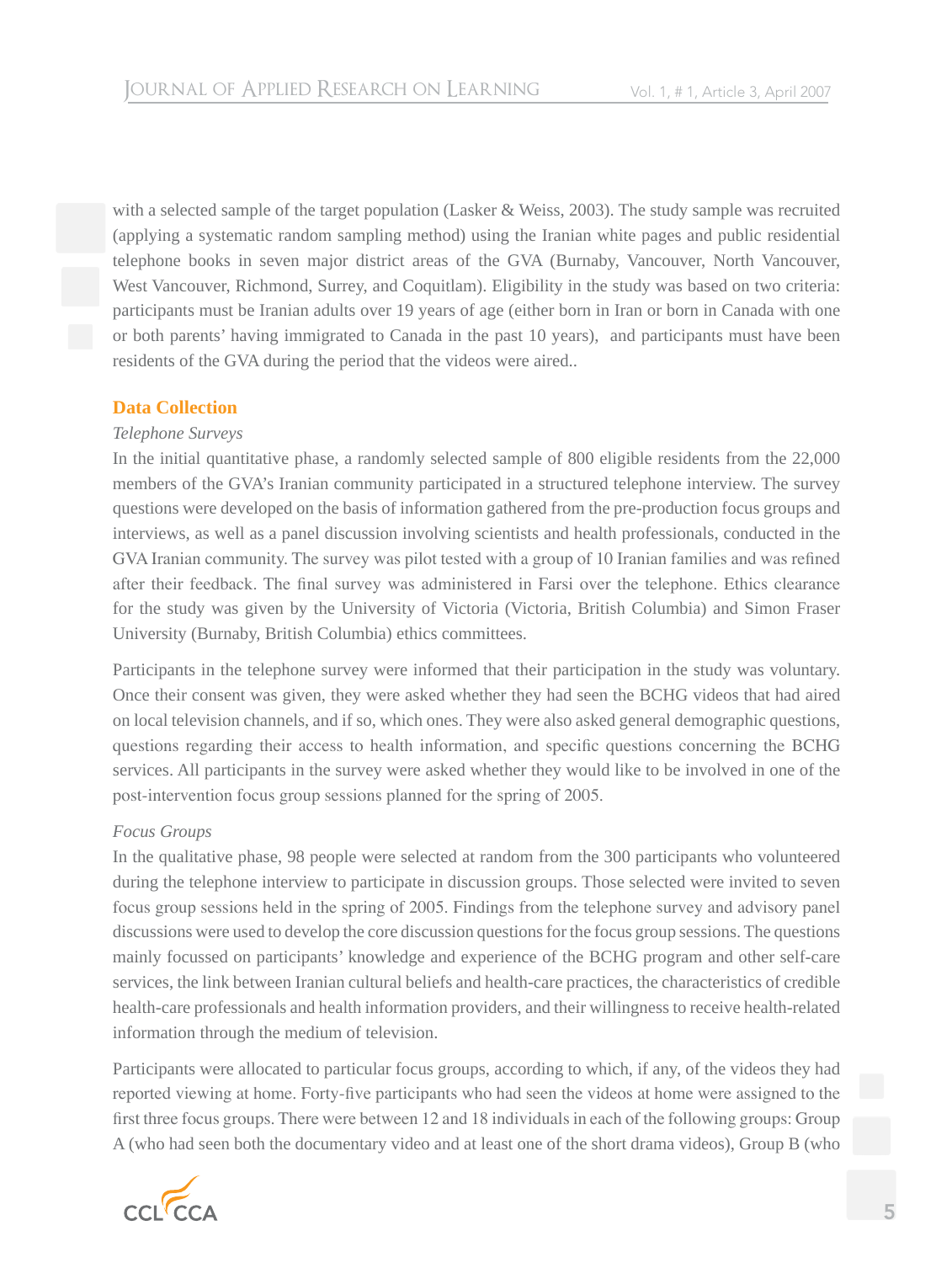had seen just the documentary video), and Group C (who had seen at least one of the short drama videos but not the documentary video). These were considered the "control groups." IOM, 2004 A further 53 participants who had not seen any of the videos at home were assigned to Group D or the "experimental group." Group D participants were randomly divided into four subgroups:

- Subgroup D1: Participants watched all the videos and discussed them during the focus group.
- Subgroup D2: Participants watched only the documentary and discussed it during the focus group.
- Subgroup D3: Participants watched only the short drama videos and discussed them during the focus group.
- Subgroup D4: Participants engaged in a discussion without watching any of the videos during the focus group.

In addition to these seven gatherings, two follow-up focus group sessions were also held in November 2005 to assess the participants' use of, and satisfaction with, the BCHG services one year after the videos were initially aired. Of the participants in the primary focus groups (N=98), 33 individuals agreed to participate in the follow-up discussion sessions. These individuals were subdivided at random to form the follow-up focus groups.

# **Key Findings**

Of the 800 people who were contacted for the telephone interview, 590 (74%) agreed to participate. The majority of these respondents were female (65%), between the ages of 35 and 49 (52%), with at least an undergraduate or college education (56%), and in good or better health (65%). Overall, 36% of respondents  $(N=212)$  had seen either the BCHG short drama videos or the documentary at home. However, only 67% of the total sample reported watching any Farsi-language television programming, which means that just over half (54%) of those who watch Farsi TV had seen the BCHG videos.

The initial findings from the telephone survey highlighted the poor awareness levels and low utilization rates of the BCHG program among participants prior to viewing the videos. For many participants (67%), the videos were their first exposure to any information about the BCHG program, in spite of the fact that the BCHG handbook and informational package were mailed to all households in BC in April 2001 and are still available in all hospitals, walk-in clinics, and pharmacies across the province. Almost all participants reported that watching the videos had encouraged them to use the program (98%) and that they intended to promote the services to others (87%). In addition, the majority of participants who had accessed at least one of the BCHG program services (i.e., the online services or the handbook) reported being satisfied with the services they had received (88%). The majority of participants (59%) in the follow-up focus groups held one year after the airing of the promotional videos reported continued utilization of, and overall satisfaction with, the BCHG resources. According to statistics provided by the BC Ministry of Health (BC MOH, 2006), the number of callers to the BC NurseLine who requested Farsi translation increased significantly (about 1200% around the time of the airing of the videos (between October and December 2004) and showed a moderate increase in September 2004, just after the videos had been produced.

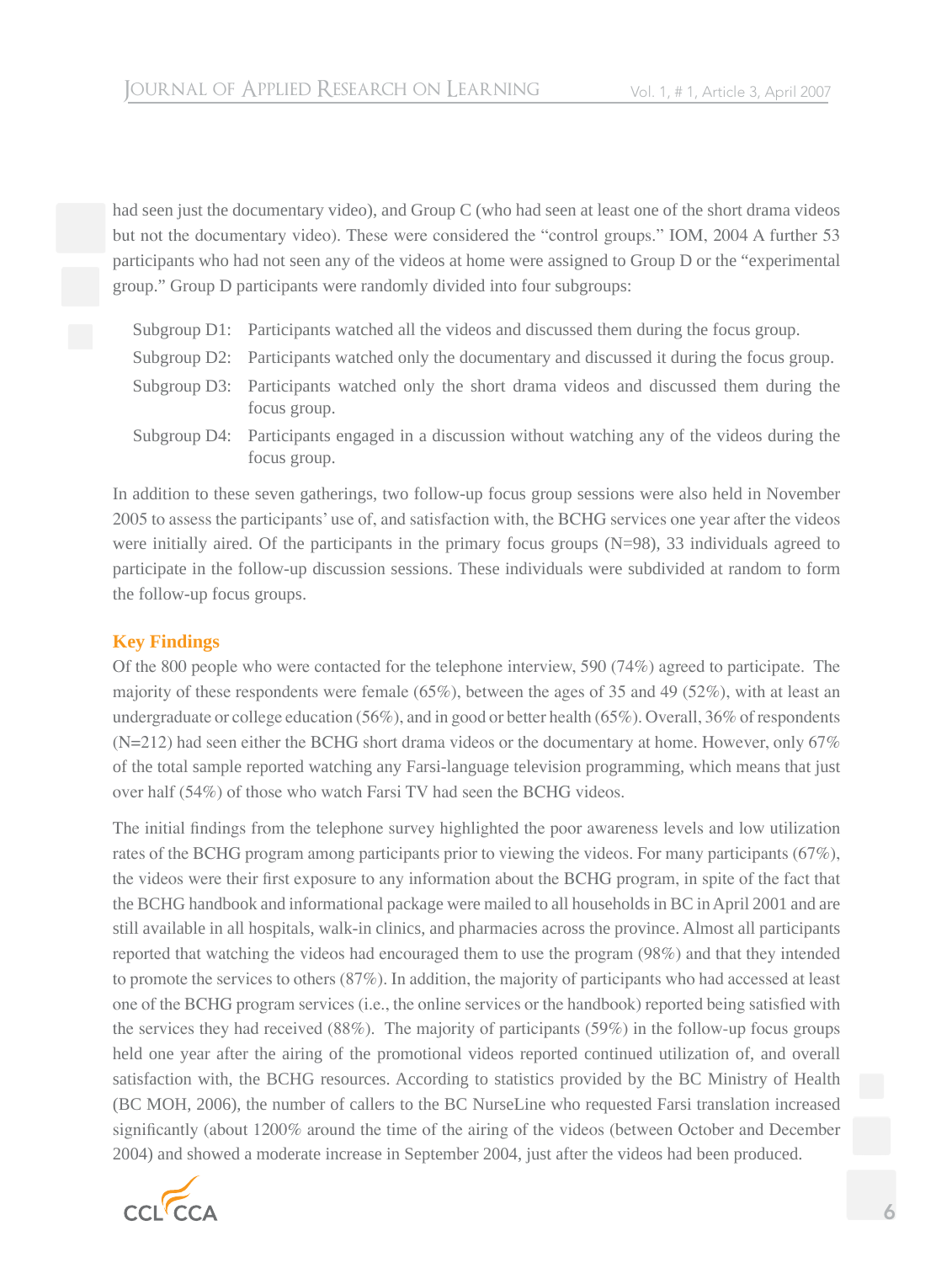Participants in the initial and follow-up focus groups almost unanimously indicated that they perceive health-care professionals, particularly medical doctors, to be the most credible providers of health information (89%). This credibility was enhanced if the doctors were well-known in the community. In fact, title and prestige were the most important factors identified by participants in determining the credibility of a health advisor. It was suggested that the appearance and setting of the health advisor were important to their credibility as well (Bibel, 2003). For instance, the participants commented that "the doctor in the documentary should be wearing a white coat" and "the doctor should be situated in a clinic or hospital." They observed that the language used by the doctor in the documentary "should be more straightforward and without technical terms or medical jargon" in order to gain acceptance from a wider audience. When asked about Iranian cultural beliefs and health-care practices, the majority of participants (63%) indicated that "self-care resources in general might be unsuited to Iranian culture" and "this divergence had thus far prevented many Iranians from using the BCHG program adequately." Participants commented that "Iranian culture does not traditionally place a strong emphasis on preventive health care," and "many Iranians (particularly older generations) tend to seek out health advice only when they perceive that they have a serious condition" or "when it is an emergency." A common perception was that "health advice received from nurses or translators over the telephone or from the Internet is not as trustworthy as that received face-to-face from a doctor." These findings support the results reported by other researchers (Omeri, 1997; Johns Hopkins University, 2000; Safdar, Lay & Struthers, 2003). In addition, the focus group discussions revealed areas of confusion about the BCHG program regarding "how the program coordinates with other health services, such as doctors' visits and emergency services," as well as "concerns about the quality of care offered."

The majority of participants (68%) indicated that they believed that the wider GVA Iranian community could be encouraged to embrace preventive health-care services in general, and specifically the BCHG program, provided that promotion of the program was culturally relevant, sustained, and targeted directly to their community. The overall response of participants to the videos was positive, and most participants (71%) believed that the videos had the potential to be effective in their community. During the focus group discussions, however, a number of recommendations were made for the improvement of the videos, relating to the storylines, the characteristics of actors, and the promotion of the BCHG program in general.

Although a majority of participants (69%) believed that young people would be the most receptive to the BCHG services (as they are "more adaptable and less likely to be settled into habits"), it was noted that targeting only young people, without including their parents and grandparents, would have the potential to create conflict within households. Thus, it was proposed that promotional messages and media channels should target all age groups, and vary their message according to the interests and needs of each group. For example, the participants recommended the Internet, English-language television channels, schools and universities, and youth volunteer groups as channels for promoting the program among young people. For older groups, the channels would include Farsi-language newspapers and magazines, local Farsi TV channels, community gatherings, and well-known, respected volunteers from the community.

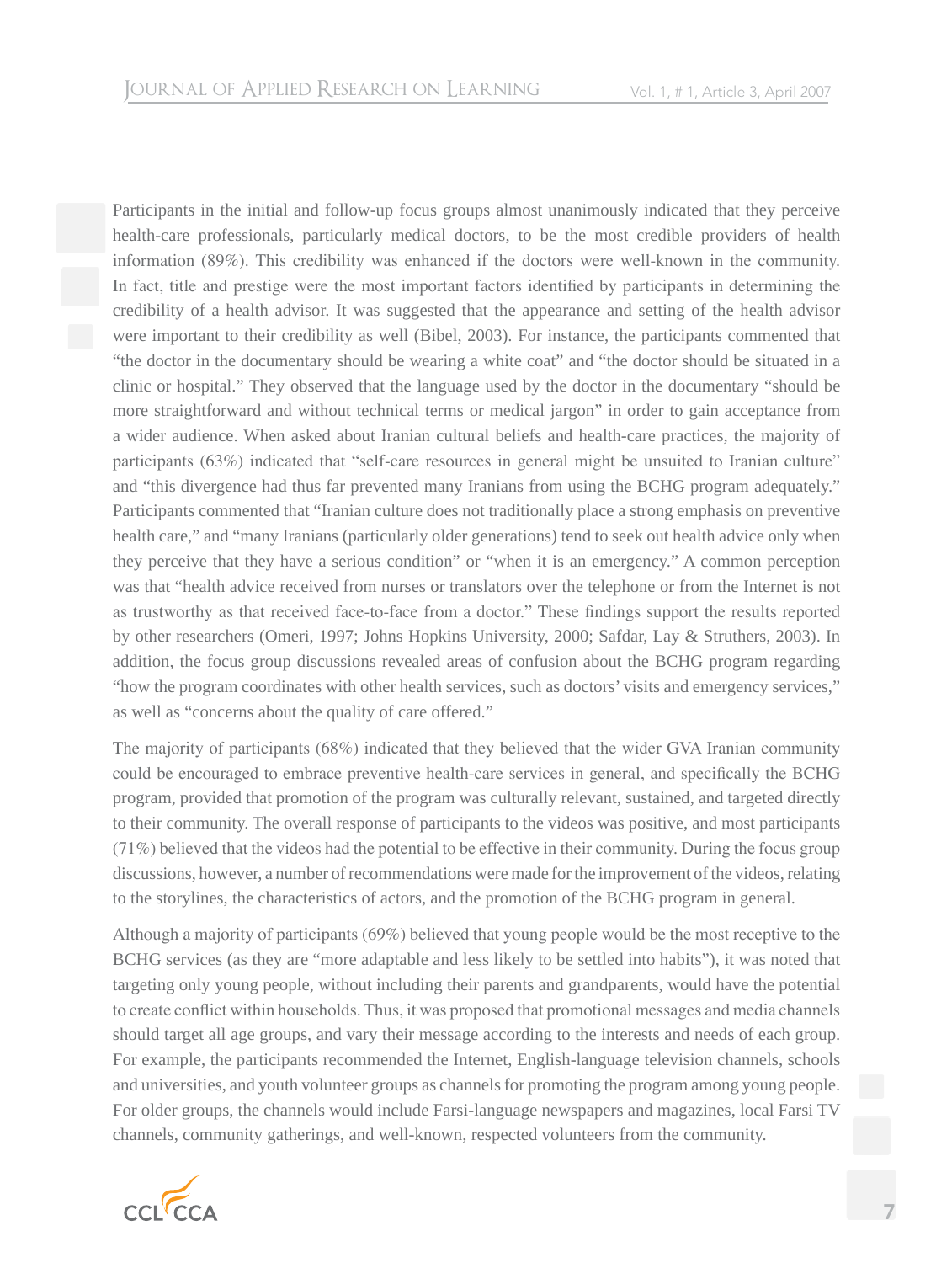The participants' reactions to the two communication models (direct/documentary and indirect/drama) appeared to be significantly affected by personal preferences, with relatively equal numbers stating a preference for each type. In general, it seemed that the direct documentary model was considered to be both more informative and more professional, and thus improved the credibility of the BCHG program in many participants' views. The indirect dramatic model, on the other hand, was generally thought to be very well-suited to Iranian cultural practices and norms; the dramas presented the BCHG services as helpful and relevant. Therefore, it seems that using a combination of the two communication models would be most effective in promoting the BCHG program.

The focus group sessions were very popular among participants, and the general opinion (expressed by 89% of the participants) was that facilitated group sessions were more effective environments for learning about the BCHG program. Similar findings were reported in other studies investigating the effectiveness of facilitated group discussion on adult learning (Johnston, Petty, & Young, 2001; Canadian Policy Research Network, 2007). Viewers in the group sessions said that they experienced fewer distractions while watching the videos than they would have at home and that they appreciated the opportunity to discuss the topics and issues raised. At the same time, the convenience of watching videos at home and the opportunity to discuss the issues raised with family members appealed to a number of participants. Thus, it would seem prudent to use a combination of facilitated group sessions and mass media exposure to promote the BCHG program in order to ensure wide dissemination of the messages, as well as to provide concerned and motivated citizens with an opportunity to raise questions and discuss relevant issues (Sakurai *et al.*, 2002; Dudley, 2003; Crocker, 2004; Mohabeer, 2004).

## **Limitation**

A major limitation of this study is that it is confined to the Iranian community, which is only one of the many Middle Eastern communities in the GVA. However, although Middle Easterners vary ethnically, culturally and linguistically, they do share a core of common values and behaviours that include, but are not limited to, beliefs and attitudes toward health and illness (Lipson & Meleis, 1983; Safdar, Lay, and Struthers, 2003). The Iranians who participated in this study came from many regions of Iran and many ethnic groups (i.e., Azeri, Kurd, Lor, Pars, Arab, Baluchi, Turkmen, etc.). Many of their beliefs about health resemble those of other subpopulations in the Middle East (Lipson & Meleis, 1983). Therefore, we believe that the results of this study are applicable to other Farsi-speaking communities and Middle Easterners living in BC.

## **Discussion and Conclusions**

Although the BCHG program offers useful services, its recognition and use among the GVA's Iranian immigrant population have, until now, been low. Before the airing of the videos, there was some awareness of the BCHG program among members of this community, but calls to the NurseLine requesting Farsi translation were very infrequent. These calls rose significantly (a twelve fold increase) around the time the videos were aired, suggesting that culturally relevant videos can be used to get health messages out to culturally specific communities (Kar, Rina, & Shana, 2001; Dudley, 2003). Additionally, there was an

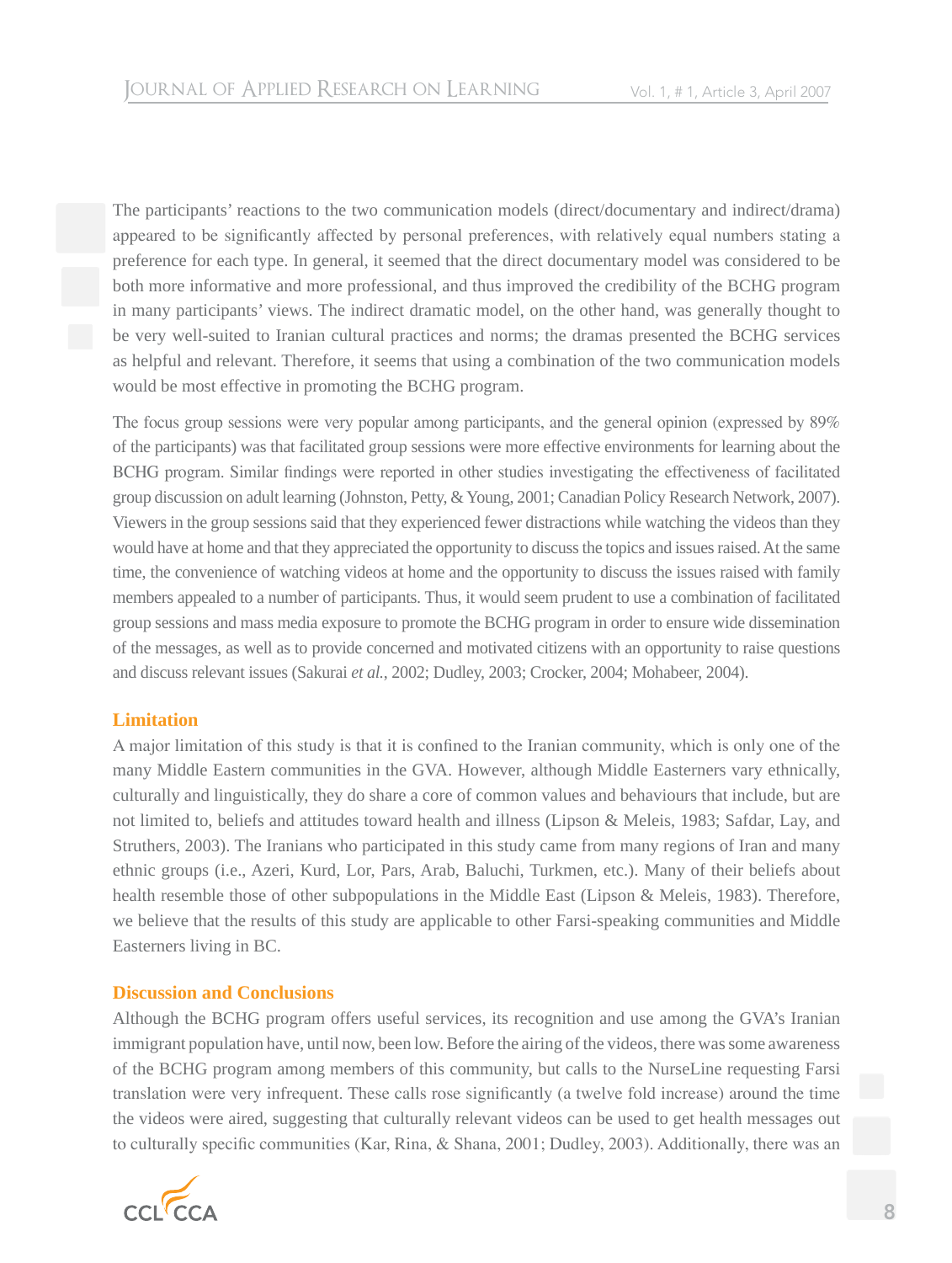increase in the use of the Farsi-translation service just prior to the broadcast of the videos. This change may point to the influence of the participatory video production process itself (Sakuari *et al.*, 2003; Dudley, 2003). The Iranian community members who helped to create the videos probably mentioned the service to friends and family. The effect of this communication illustrates the importance of encouraging participation in both the development and the final product, which raises awareness of health issues within the community (Kar, Rina, & Shana, 2001; Crocker, 2004). The findings of this study strongly suggest that Iranians living in the GVA are open to alternatives to routine health-care services and channels for receiving health information (Omeri, 1997), including the use of online preventive and self-care resources such as the BCHG services.

As noted in the discussion of health literacy, the first component of health literacy is the ability to access appropriate health information (IOM, 2004; Rootman & El-Bihbety, 2006; Zanchetta & Poureslami, 2006). In addition, given that cultural beliefs and practices (Bibel, 2003; Zanchetta & Poureslami, 2006), as well as gender (Marmot & Wilkinson, 2000), are acknowledged to influence health and literacy, the BCHG program should consider the demographic and cultural characteristics of the various ethnic communities living in British Columbia in their efforts to provide accessible consumer health information (Kar, Rina, & Shana, 2001; Wagner *et al*., 2001). Furthermore, promotional activities and services that are targeted directly to particular communities' needs (Marmot & Wilkinson, 2000), priorities (Zanchetta & Poureslami, 2006), and challenges (Sakuari *et al.*, 2002; Bibel, 2003) have the potential to greatly improve the BCHG program's use among BC's population at large, including its ethnocultural communities.

In this study, easy access to information was provided by means of culturally relevant videos introducing a government-sponsored consumer health information program. These videos were made in the Farsi language, targeted according to gender and age, used community members as actors, dealt with relevant topics, and portrayed common cultural traditions. The noticeable and sustained improvement in attitudes towards, and self-reported utilization rates of, the BCHG program among the participants in this study following the viewing of culturally relevant promotional videos highlights the potential to modify cultural beliefs regarding preventive health care, provided relevant messages are delivered appropriately. However, although BCHG data and charts indicate that the frequency of requests for Farsi translation services on the part of callers to the BC NurseLine reached a high between October and mid-December 2004 (during the airing of the videos), the frequency of requests for this service declined to pre-project levels within eight months (BC MOH, 2006). While requests for Farsi translation services may not be a perfect measure of the success of the videos (because they do not represent the Iranians who spoke English when using the NurseLine), the decline in requests for translation services over time suggests that the message must be repeated regularly if increased utilization rates are to be sustained. Whether the increased utilization rates affect participants' health outcomes or improve their health requires further investigation.

The findings of the focus group sessions indicate that the facilitated group discussion approach used in this study was beneficial to the participants; it provided them with an opportunity to discuss self-care services and preventive measures, and share their questions and knowledge with other group members. Participants

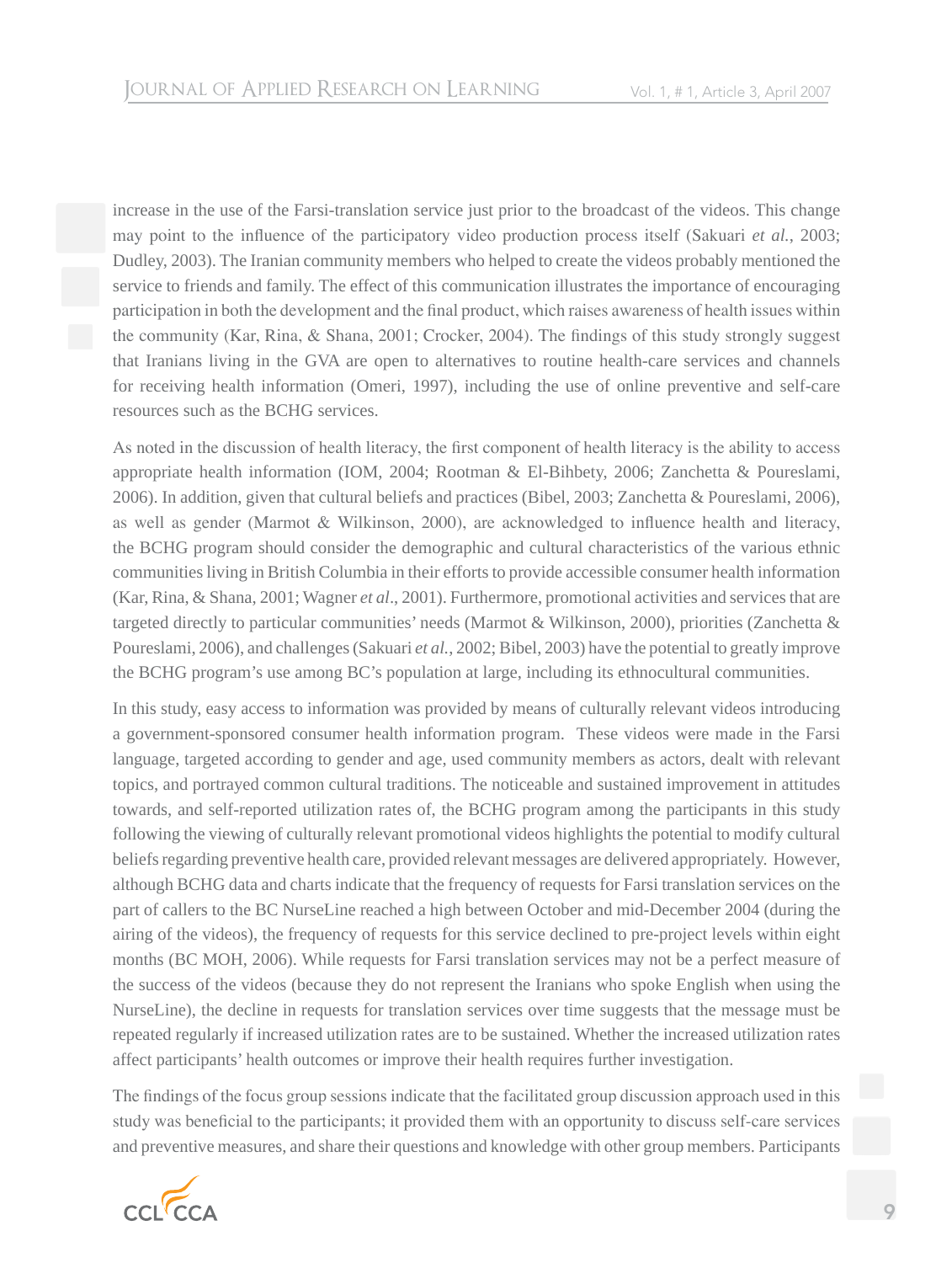were able to gather information from each other in a setting where their cultural beliefs, experience, and personal concerns were acknowledged and respected. We suggest that facilitated group discussion be used to promote self-care services among ethnocultural communities, as it has been shown by other researchers (Johnston, Petty, & Young, 2001; Canadian Policy Research Network, 2007) that this forum creates a safe learning environment, which supports both behavioural modification and adult learning.

In conclusion, we suggest that culturally relevant and targeted audiovisual media, involving the participation of target population members in all aspects of production can be an effective means of providing accessible and understandable health information to specific ethnocultural communities.

Future studies should be undertaken to show the long-term impact of this type of intervention on behavioural and cultural modification, and should be designed to determine the frequency of repetition necessary to sustain behavioural and attitudinal changes. In addition, it would be useful to determine whether or not repeating the same message over time leads to sustained increases in utilization rates or whether "fresh" messages are required in order to sustain increased use.

#### ........ Footnotes ...............................................................................................................

1. The addition of David Murphy and Ann-Marie Nicol as co-authors of this article was made on October 16, 2007 at the request of the

original co-authors, Drs. I. Poureslami, I. Rootman, and E. Balka

2. Ibid.

## ........Authors' note .......................................................................................................

*This article is a modified version of a presentation given at the Public Health Association's 97th annual conference in Vancouver, May 2006. Available at: http://www.cpha.ca/english/conf/ archive/097\_anl/documents/bcplacestream-session4.doc]*

## ........Acknowledgements ..............................................................................................

 The authors thank a number of individuals from the BCHG program, Simon Fraser University's School of Communication, and the Iranian community of the GVA for their support and assistance in this project. We especially recognize the support of Mr. Kevin Brown, Director of the BCHG program; Ms. Johanna Morrow, Manager of the BCHG program; and Mr. Dave Murphy, Director of the Audio-Visual Laboratory, School of Communications, Simon Fraser University. Financial support for the research was provided by Social Sciences and Humanities Research Council of Canada, through the Initiative for a New Economy Grant, as well as by the Michael Smith Foundation for Health Research.

## ........About the authors .................................................................................................

*Iraj Poureslami is a WHO counsellor in the area of Childhood Development. He has conducted different health and cultural-related projects in ethnocultural communities in BC in the past five years. His main research goal is to address socio-cultural determinants of health and quality of life in ethnocultural communities in Canada.* 

*David Murphy is a lecturer in the School of Communication at Simon Fraser University. His areas of research and teaching include the design and production of pedagogical media and knowledge transfer.*

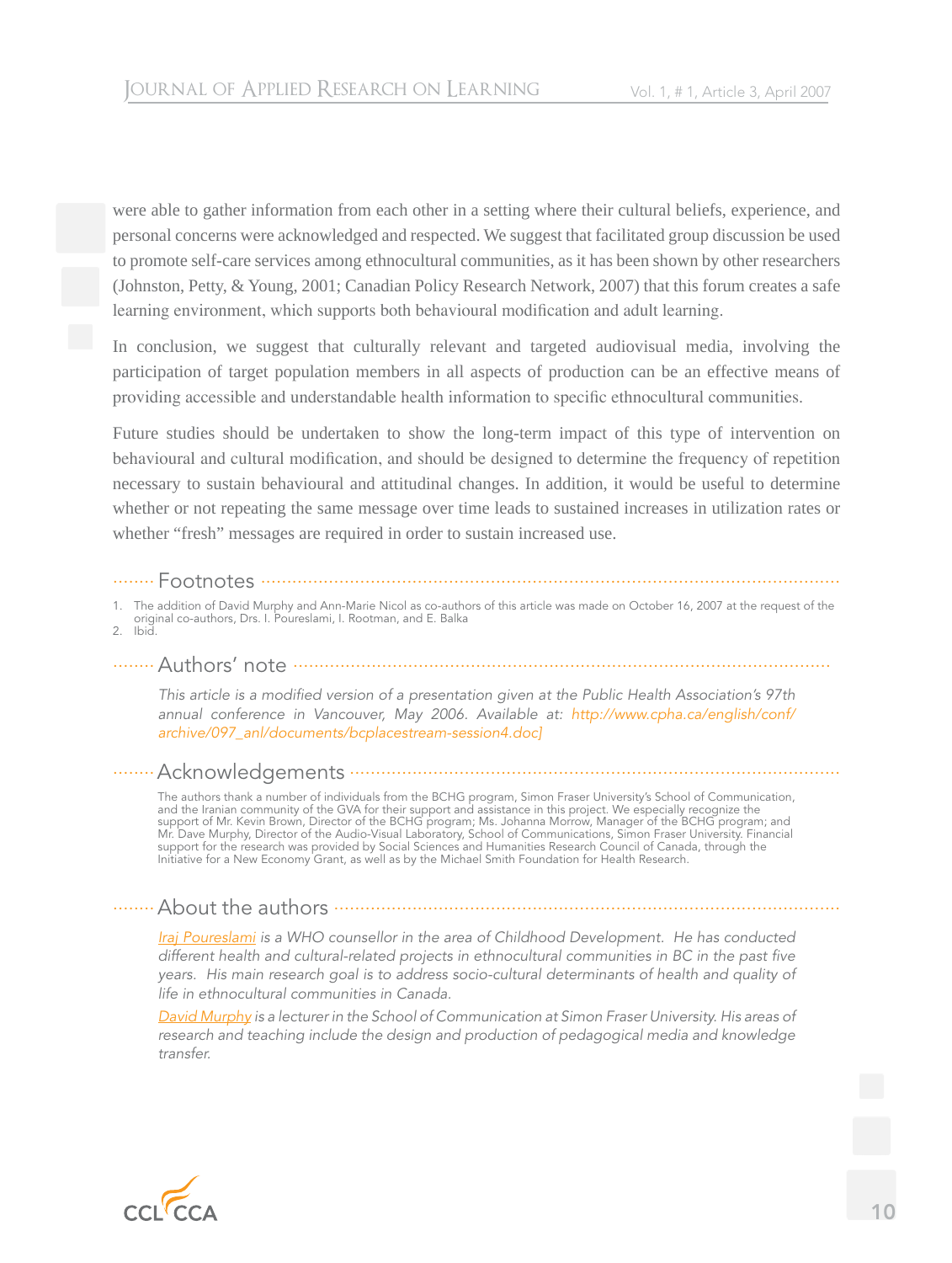*Irving Rootman has extensive background and expertise in health promotion, literacy and health, school health, substance abuse, evaluation, and participatory research. He has published widely*  in the health promotion and drug abuse fields and co-authored and edited several books in *health promotion including a second edition of Health Promotion in Canada.* 

*Ann-Marie Nicol is a post doctoral fellow, supported by the Michael Smith Foundation for Health Research, in the Centre for Health and Environment Research at the University of British Columbia. Dr. Nicol's research areas include Health Risk Communication and Perception, Human Health Risk Assessment and the interplay between news coverage and public health issues.*

*Ellen Balka is a professor in SFU's School of Communication and a Senior Researcher at Centre for Clinical Epidemiology and Evaluation. She is the PI of ACTION for Health, a 4-year project*  funded by SSHRC. Her projects focus on the role of technology in the production, consumption *and use of health information.*

#### ........ References .............................................................................................................

- BC Ministry of Health Planning. (2004). BCHG forum: An opportunity for health care. BCHG resource centre. Available at: http://www.bchealthguide.org/multicultural.stm
- BC Ministry of Health Services. (2005). BC HealthGuide: Fast facts and stats. BCHG resource centre. Available at: http://www.bchealthguide.org
- BC Ministry of Health Services. (2006). BC HealthGuide program. BCHG resource centre. Available at: http://www.bchealthguide.org/
- Bibel, B. (2003). Finding consumer health information in other languages. *Journal of Consumer Health on the Internet 7*, pp. 17–24.
- Calvano. M., & Needham, G. (1996). Public empowerment through accessible health information. *Bulletin of Medical Library Association 84*, pp. 253–256.
- Canadian Policy Research Network. (2007). Toward an effective adult learning system. *Report on the Atlantic round table.* 1-12. Available at: http://www.cprn.com/documents/46953\_en.pdf
- Carroll, J., & Broadhead, R. (1997). *Good health online: A wellness guide for every Canadian*. Scarborough: Prentice Hall.
- Crocker, S. (2004). Participatory communication in a globalizing world. In S. A.White (Ed.), *Participatory video: Images that transform and empower* (pp. 18-26). New Delhi: Sage Publications.
- Currie, K., Rajendran, M., Spink, J., Carter, M., & Anderson, J. (2001). Consumer health information: What the research is telling us. *Australian Family Physician 30*, pp. 1108–1112.
- Dudley, J. M. (2003). The transformative power of video: Ideas, images, processes and outcomes. In S. A. White (Ed.), *Participatory video: Images that transform and empower* (pp. 28-29). New Delhi: Sage Publications.
- Institute of Medicine. (2004). *Health literacy: A prescription to end confusion*. Washington, DC: The National Academies Press.
- Johns Hopkins University. (2000). Improvement of the health of Iranians through the promotion of education, development, and public health service. Iranian Health Forum. Baltimore: Johns Hopkins School of Public Health Press. 1–35.
- Johnston. J., Petty, L. I., & Young, S. J. (2001). Using TV411 in a facilitated group. Institute for Social Research, University of Michigan. 1–18. Available at: http://www.rcgd.isr.umich.edu/tlt/TV411-fullreport.pdf
- Kar, S. B., Rina, A., & Shana, A. (2001). Communication with multicultural populations: A theoretical framework. In S. B. Kar & R. Alcalay, with S. Alex (Eds.), *Health communication: A multicultural perspective* (pp. 4-12). London: Sage Publications.
- Lasker, R. D., & Weiss, E. S. (2003). Broadening participation in community problem solving: A multidisciplinary model to support collaborative practice and research. *Journal of Urban Health 80*, pp.14–47.
- Lipson, G.J., & Meleis, A. I. (1983). Issues in health care of Middle Eastern patients. *Western Journal of Medicine 139*(6), pp. 854–861.

Marmot, M., & Wilkinson, R. (2000). Social determinants of health. *Health Promotion International 15*, pp. 87–89.

MLANET. (2006). Health information literacy. *Journal of Medical Library Association.* Available at: http://www.mlanet.org/resources/healthlit/define.html